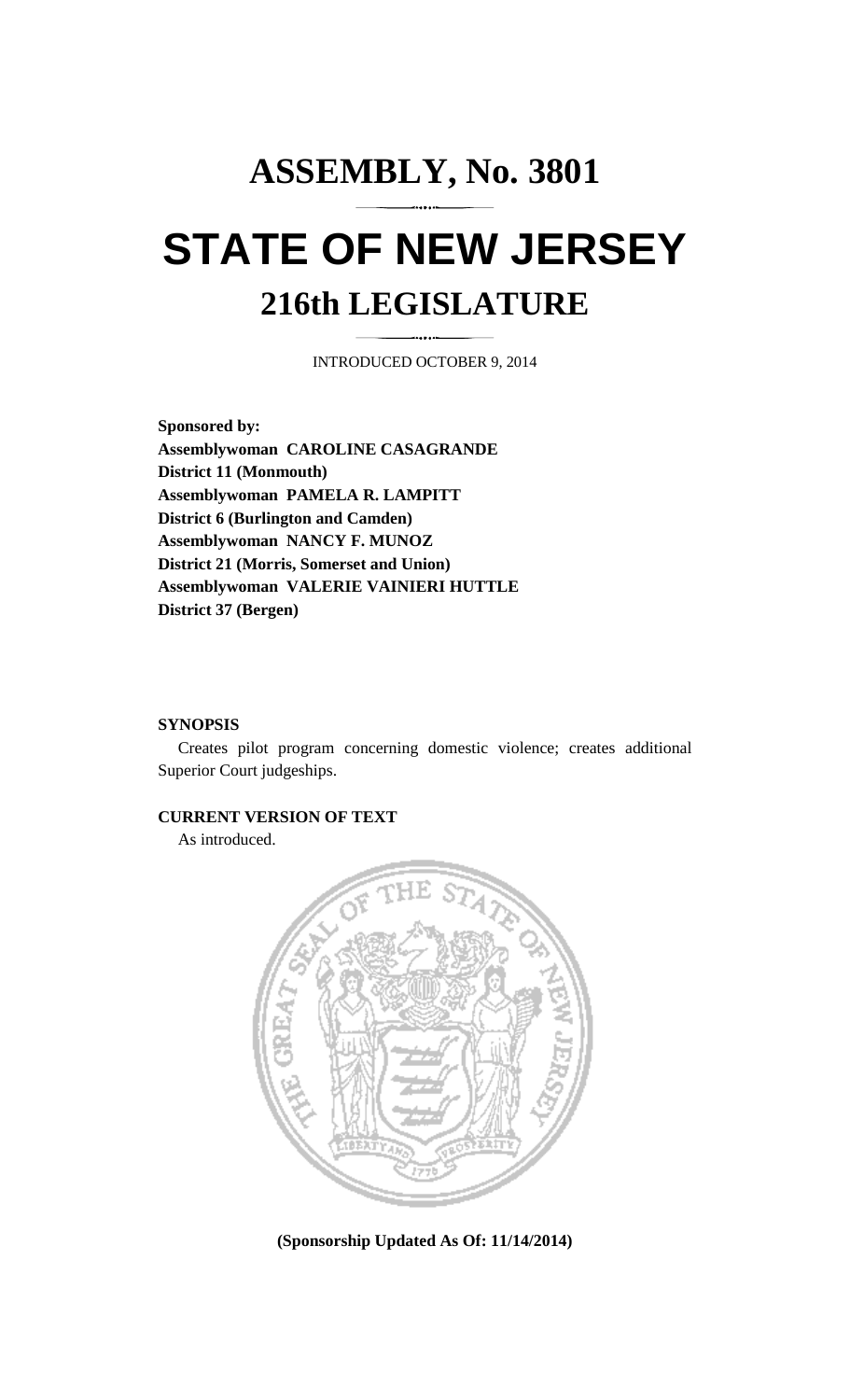2

1 **AN ACT** establishing a domestic violence court pilot program in two 2 vicinages and additional Superior Court judgeships, amending 3 N.J.S.2B:2-1, supplementing chapter 25 of Title 2C of the New 4 Jersey Statutes.

5

6 **BE IT ENACTED** *by the Senate and General Assembly of the State*  7 *of New Jersey:*

8

9 1. (New section) The Legislature finds and declares that 10 domestic violence harms many layers of society from the individual 11 victim exposed to intimate partner violence to a broader threat to 12 the workforce at large caused by domestic violence spilling over 13 into the workplace, as well as the interruption to individual 14 productivity caused by injury or the fear of injury. Because of the 15 hazards posed by persons who commit acts of violence against 16 intimate partners it is fitting and proper that a specialized court with 17 judges knowledgeable in criminal law and procedure, particularly in 18 relation to intimate partner violence, be established to adjudicate 19 these cases with expediency. Establishing a Domestic Violence 20 Court Pilot Program in Monmouth and Camden Counties will 21 provide information concerning the advantages of operating a 22 specialized court to deal exclusively with domestic violence crimes 23 and offenses and the feasibility of expanding such a program in all 24 the counties of this State.

25

26 2. N.J.S.2B:2-1 is amended to read as follows:

27 2B:2-1. Number of Judges.

28 a. The Superior Court shall consist of 443 judges.

29 b. (1) The Superior Court shall at all times consist of the 30 following number of judges, who at the time of their appointment 31 and reappointment were resident of each county:

| 32 | Atlantic          | 11          |
|----|-------------------|-------------|
| 33 | Bergen            | 28          |
| 34 | <b>Burlington</b> | 10          |
| 35 | Camden            | 16117       |
| 36 | Cape May          | 4           |
| 37 | Cumberland        | 7           |
| 38 | Essex             | 34          |
| 39 | Gloucester        | 11          |
| 40 | Hudson            | 24          |
| 41 | Hunterdon         | 3           |
| 42 | Mercer            | 9           |
| 43 | Middlesex         | 24          |
| 44 | Monmouth          | $[18]$ $19$ |
| 45 | Morris            | 16          |
| 46 | Ocean             | 15          |
|    |                   |             |

 **EXPLANATION – Matter enclosed in bold-faced brackets** [**thus**] **in the above bill is not enacted and is intended to be omitted in the law.** 

 **Matter underlined thus is new matter.**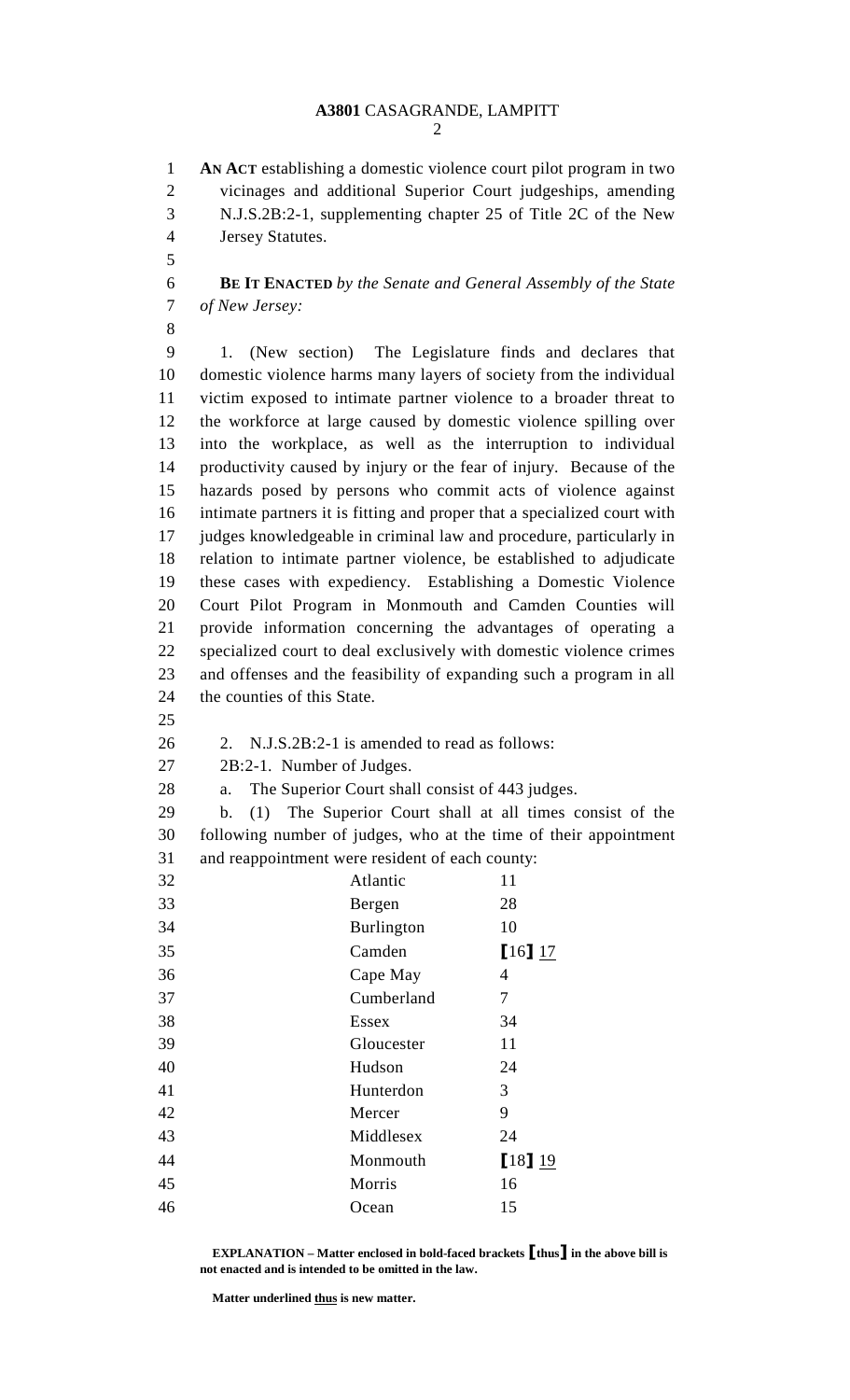## **A3801** CASAGRANDE, LAMPITT

| I<br>۰.<br>۰.<br>× |  |
|--------------------|--|

| $\mathbf{1}$   |                                                                   | Passaic                                                    | 17                                                                   |  |  |
|----------------|-------------------------------------------------------------------|------------------------------------------------------------|----------------------------------------------------------------------|--|--|
| $\overline{2}$ |                                                                   | Salem                                                      | 3                                                                    |  |  |
| 3              |                                                                   | Somerset                                                   | 6                                                                    |  |  |
| $\overline{4}$ |                                                                   | <b>Sussex</b>                                              | $\overline{4}$                                                       |  |  |
| 5              |                                                                   | Union                                                      | 20                                                                   |  |  |
| 6              |                                                                   | Warren                                                     | 3                                                                    |  |  |
| 7              |                                                                   |                                                            | (2) Additionally, the following number of those judges of the        |  |  |
| 8              |                                                                   |                                                            | Superior Court satisfying the residency requirements set forth above |  |  |
| 9              |                                                                   | shall at all times sit in the county in which they reside: |                                                                      |  |  |
| 10             |                                                                   | Atlantic                                                   | 4                                                                    |  |  |
| 11             |                                                                   | Bergen                                                     | 12                                                                   |  |  |
| 12             |                                                                   | <b>Burlington</b>                                          | $\overline{4}$                                                       |  |  |
| 13             |                                                                   | Camden                                                     | 8                                                                    |  |  |
| 14             |                                                                   | Cape May                                                   | $\overline{2}$                                                       |  |  |
| 15             |                                                                   | Cumberland                                                 | $\overline{4}$                                                       |  |  |
| 16             |                                                                   | <b>Essex</b>                                               | 14                                                                   |  |  |
| 17             |                                                                   | Gloucester                                                 | 6                                                                    |  |  |
| 18             |                                                                   | Hudson                                                     | 6                                                                    |  |  |
| 19             |                                                                   | Hunterdon                                                  | $\overline{2}$                                                       |  |  |
| 20             |                                                                   | Mercer                                                     | 6                                                                    |  |  |
| 21             |                                                                   | Middlesex                                                  | 8                                                                    |  |  |
| 22             |                                                                   | Monmouth                                                   | $\overline{4}$                                                       |  |  |
| 23             |                                                                   | Morris                                                     | 6                                                                    |  |  |
| 24             |                                                                   | Ocean                                                      | 8                                                                    |  |  |
| 25             |                                                                   | Passaic                                                    | 6                                                                    |  |  |
| 26             |                                                                   | Salem                                                      | $\overline{2}$                                                       |  |  |
|                |                                                                   | Somerset                                                   | 4                                                                    |  |  |
| 27             |                                                                   |                                                            |                                                                      |  |  |
| 28             |                                                                   | Sussex                                                     | 2                                                                    |  |  |
| 29             |                                                                   | Union                                                      | 6                                                                    |  |  |
| 30             |                                                                   | Warren                                                     | $\overline{2}$                                                       |  |  |
| 31             | (cf: P.L.2008, c.26, s.1)                                         |                                                            |                                                                      |  |  |
| 32             |                                                                   |                                                            |                                                                      |  |  |
| 33             | 3.                                                                |                                                            | (New section) a. There is hereby established a three-year            |  |  |
| 34             | pilot program in the Camden and Monmouth vicinages responsible    |                                                            |                                                                      |  |  |
| 35             | exclusively for domestic violence cases.                          |                                                            |                                                                      |  |  |
| 36             | ny court in a pilot program vicinage may refer a case<br>b.       |                                                            |                                                                      |  |  |
| 37             | involving domestic violence to the Domestic Violence Court.       |                                                            |                                                                      |  |  |
| 38             | udges assigned to the Domestic Violence Court shall have<br>c.    |                                                            |                                                                      |  |  |
| 39             | extensive knowledge of and experience in criminal law, criminal   |                                                            |                                                                      |  |  |
| 40             | procedure and criminal sentencing, particularly in relation to    |                                                            |                                                                      |  |  |
| 41             | domestic violence crimes and offenses.                            |                                                            |                                                                      |  |  |
| 42             | d. he decision of a judge of the Domestic Violence Court shall    |                                                            |                                                                      |  |  |
| 43             | be binding and subject to the right of appeal to the Appellate    |                                                            |                                                                      |  |  |
| 44             | Division of the Superior Court.                                   |                                                            |                                                                      |  |  |
| 45             |                                                                   |                                                            |                                                                      |  |  |
| 46             | 4.                                                                |                                                            | (New section) The Administrative Office of the Courts shall          |  |  |
| 47             | monitor the pilot program and report to the legislature after the |                                                            |                                                                      |  |  |
| 48             | program has been in effect 12 months and within six months after  |                                                            |                                                                      |  |  |